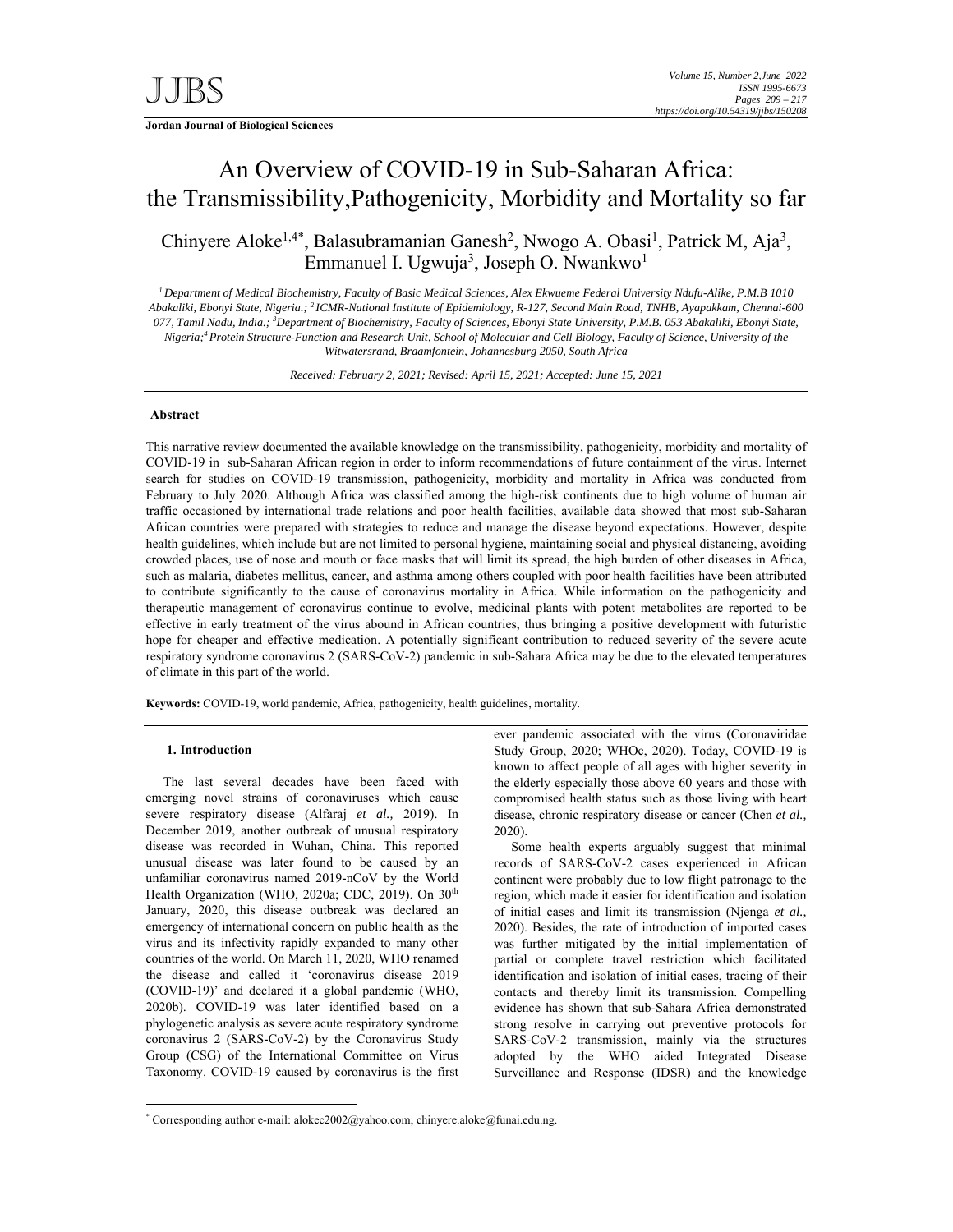acquired from reoccurring episodes of Ebola viral infections in the region (Ihekweazu and Agogo, 2020). However, the preventive and control protocols for COVID-19 epidemics in African region were grossly inadequate when compared to that obtainable in most European countries and countries in the United States of America due to poor standard of living occasioned by poor income status of majority of people in the region, poor healthcare system, and lack of adherence to rules that reduce virus spread (https:// www.worldbank.org/en/region/afr/publication/for-subsaharanafrica-coronavirus-crisis-calls-for-policies-forgreater-resilience). Literature has revealed that the low numbers of severe COVID-19 cases and deaths in sub-Sahara Africa may be due to the fact that majority of them are at their youthful stage of life with mean age bracket of 20 years compared to those in most European countries and countries in the United States of America with mean age bracket of 38 years and above (https://population.un.org/wpp/. Accessed May 3, 2020) Dowd *et al.,* 2020). This notion is plausible; nevertheless, other causative factors such as malnutrition, cultural factors and overcrowding within urban settlements may have contributed substantially to it (Njenga *et al.,* 2020).

## **2. Transmission of SARS-COV-2 in sub-Sahara Africa**

The wet animal market located at the Wuhan city of Hubei Province where animals were regularly sold was suspected as the point of human–animal transmissible origin of COVID-19 as many people exposed to this wet animal market were infected with the virus. Researchers have made several efforts in a bid to look for a reservoir or intermediate host where the virus infection was transmitted to humans. Two species of snake have been recognized to be probable primary host of COVID-19 in an earlier study. At present, there is no reliable or scientific evidence of coronavirus reservoirs other than mammals and birds (Bassetti *et al*., 2020). However, genome analysis has revealed a strong link between human COVID-19 and two bat-derived severe acute respiratory syndromes (SARS) like coronaviruses, which showed 88 % similarity (Lu *et al.,* 2020). Accumulating pieces of evidence have shown that COVID-19 infection could be spread from person-toperson. This was corroborated by cases that took place within families and among people who did not visit the wet animal market in Wuhan (Wu *et al.,* 2020). Transmission from individual to individual occurs mainly through direct contact or via droplets released by coughing or sneezing from infected person (Rothan and Byrareddy, 2020). Previous study has shown no evidence of the virus transmission from COVID-19 positive mothers to child, but it is still uncertain whether transmission can occur during vaginal birth (Chen *et al.,* 2020).

The transmission from individual to individual is mainly from symptomatic infected individuals. However, in Germany, transmission of coronavirus infection from SARS-CoV-2 patients not displaying any symptoms has been reported which has generated debate on the elucidation of present transmission dynamics of the virus (Rothe *et al.,* 2020). The transmissibility of the pandemic is greatly influenced by the presence of asymptomatic or mildly symptomatic persons.

In an imported case, the methods of transmission are via spread of droplet, fecal-oral route, conjunctiva and fomites (Xu *et al.,* 2020; Ong *et al.,* 2020). Besides, the transmission and infectivity of the virus locally could be by infected person's bodily fluids like respiratory droplets, saliva, feces, and urine (Ong *et al.,* 2020). The virion has high survival rate at lower temperature, i.e 4°C in comparison with 22°C (Kampf *et al.,* 2020). Previous study by van Doremalen *et al.* (2020), revealed a resemblance for SARS-CoV-1 and SARS-CoV-2 stability under similar experimental conditions. This was an indication that the variance in the epidemiologic features of these viruses most likely stem from other factors, besides elevated high viral loads in the upper respiratory tract and the capability of SARS-CoV-2 patients to shed and spread the virus while not displaying any symptom of the disease (asymptomatic) (Bai *et al.,* 2020). From their result, there was strong indication that SARS-CoV-2 could be spread via aerosol and fomite transmission since the virus can stay alive and be transmissible in aerosols for hours and on surfaces up to days. Similar findings were reported for SARS-CoV-1, where transmission patterns were linked with some forms of nosocomial spread and super-spreading events and they provide facts on the alleviation of the pandemic. The residence time of SARS-CoV-2 virion on surfaces varies. The SARS-CoV-2 halflife in copper, aerosols, stainless steel, plastic and cardboard are 1 hour, 1.5 hours, 5.6 hours, 6.8 hours and 3.4 hours, respectively while the active life span of SARS-CoV-1 in similar media are 4 hours, 3 hours, 48 hours, 72 hours and 24 hours, respectively (van Doremalen *et al.,* 2020)

Speculations have projected that Sub-Sahara Africa may have a higher risk index in terms of transmission and contacting of COVID-19 epidemics due to high volume of air traffic and trade between China and African countries (Nkengasong and Mankoula, 2020). Public health experts were worried about COVID-19 becoming all year-round viral pandemic with continued transmission similar to influenza, as seen in several countries now (http://outbreaknewstoday. com/italy-covid-19-case-countnow-79-government-introduces-urgentmeasures-37376/. accessed Feb 23, 2020). They were concerned about the fate of most African countries with poor health-care systems, insufficient tracing and laboratory facilities, and inadequate skilled public health labour force and inadequate or no finances peradventure there are reoccurring episodes of the pandemic. In addition, without vaccination or treatment and in the absence of pre-existing immunity, the impact would be catastrophic following many health challenges bedeviling the continent already such as endemic diseases like human immunodeficiency virus, tuberculosis, malaria, Ebola virus disease, Lassa fever, higher non-communicable diseases in existence, in addition to rising population growth and increased movement of people. Incidentally, on the 11<sup>th</sup> of March, 2020, the WHO declared COVID-19 a global pandemic due to its acceleration and spread globally (Bedford *et al.,* 2020). In Africa, the first index case reported for COVID-19 was in Egypt. It was reported and recorded on February 14, 2020. This was followed by Algeria which confirmed her first case on February 25, 2020 while Nigeria confirmed her first index case on February 27, 2020. The first country in the southern African region to report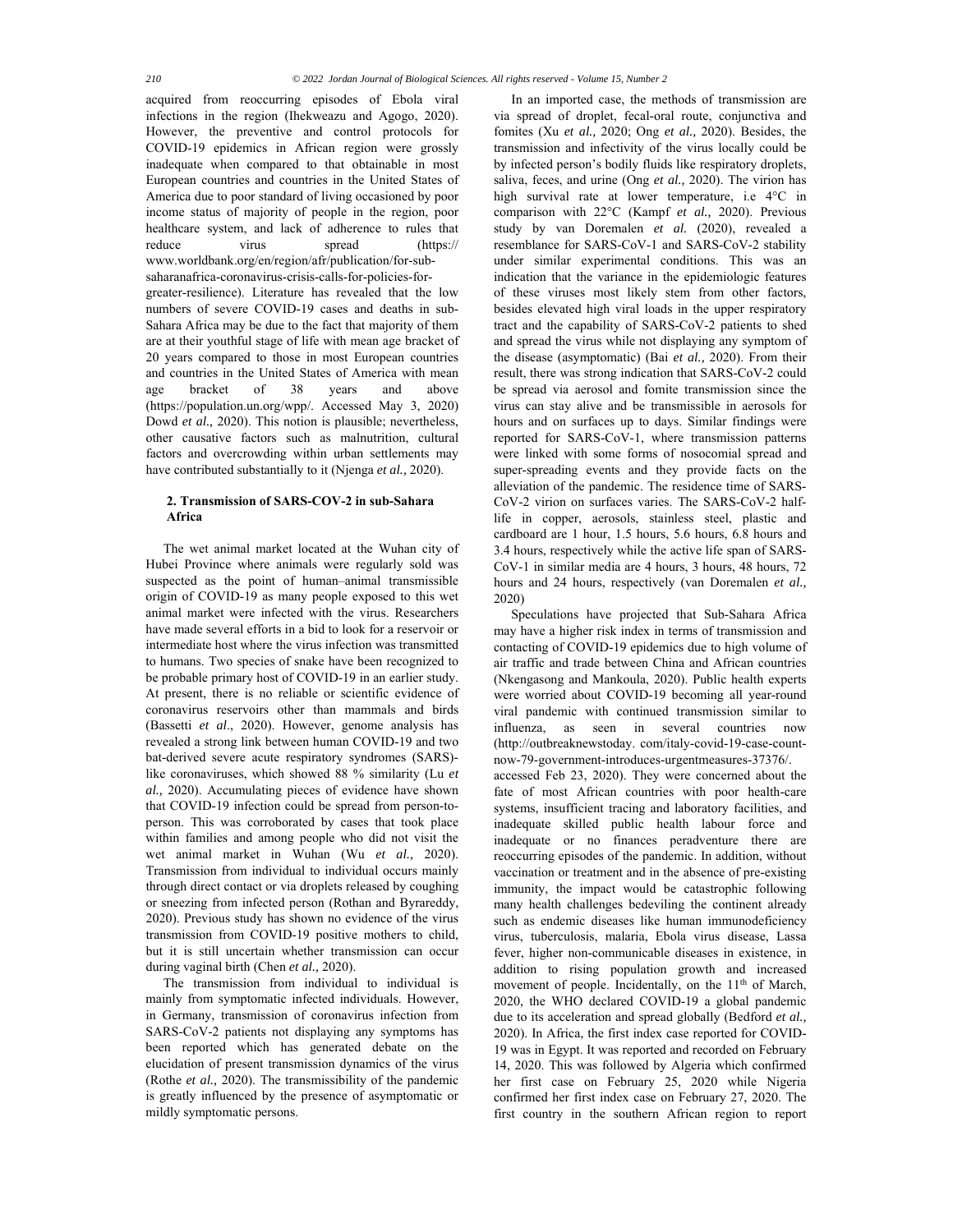confirmed case of COVID-19 on the 5th March 2020 was South Africa. All these cases were mainly imported from Europe (Anjorin, 2020). The disease has virtually spread to all African countries with South Africa having the highest number of cases.

## **3. Pathogenicity of SARS-COV-2**

Coronavirus is known to cause human respiratory tract infection or animal intestinal infection. The host cell membrane surface receptors are involved in the course of virus invasion of the body. The surface of coronavirus contains the S-protein which can detect and become attached to the receptor and consequently have access into the human host cell via clathrin-mediated endocytosis (Wang *et al.,* 2008). For this inversion, disparate coronaviruses make use of different receptors. For instance, aminopeptidase N (referred to as CD13) is the human coronavirus 229E (HCoV-229E) receptor, severe acute respiratory syndrome coronavirus (SARS-CoV) has angiotensin-converting enzyme 2 (ACE2) receptor (Kuba *et al.,* 2005) while Middle East respiratory syndrome coronavirus MERS-CoV has dipeptidyl peptidase 4 (DPP4) also known as CD26 receptor (Lu *et al.,* 2013). Recent report has shown that ACE2 can be employed by SARS-CoV-2 receptors unlike aminopeptidase N and DPP4 (Zhou *et al*., 2020).

Every coronavirus has genes particularly in open reading frames (ORF1) at the downstream regions that produce proteins which the viruses use to replicate and develop nucleocapsid and spikes (van Boheemen *et al.,* 2012). On the periphery of coronaviruses lies the glycoprotein spikes which facilitates its entrance to host cells. The virus could perhaps infect many hosts because the receptor-binding domain (RBD) is not firmly bound within the virus (Raj *et al.,* 2013). For invasion of human cells, the main receptor mostly recognized by other coronaviruses are aminopeptidases or carbohydrates but in the case of SARS-CoV and MERS-CoV, the key receptor primarily recognized is exopeptidases (Wang *et al.,* 2013).

The mode of invasion of COVID-19 virus is dependent on proteases such as human airway trypsin-like protease (HAT), cathepsins and transmembrane protease serine 2 (TMPRSS2) that process the spike proteins and then modify the cellular components allowing the viruses to gain access (Glowacka *et al.,* 2011)

SARS-CoV-2 has spike protein and equally possesses other polyproteins in its structures typical of coronaviruses. Such polyproteins include nucleoproteins and membrane proteins such as RNA polymerase, 3 chymotrypsin-like protease, papain-like protease, helicase, glycoprotein, and accessory proteins (Wu *et al.,* 2020; Zhou *et al.,* 2020). Like other coronaviruses, SARS-CoV-2 is an enclosed single-strand, positive sense RNA virus. The spike protein that regulates the host cell tropism and infectivity equally facilitates receptor binding and membrane fusion (Li, 2016). For cell invasion, SARS-CoV and SARS-CoV-2 make use of human angiotensinconverting enzyme II receptor. The receptor-binding domain structure of SARS-CoV-2 is akin to that of SARS-CoV in spite of the fact that some differences exist in amino acids at key residues (Lu *et al.,* 2020). Despite the fact that SARS-CoV-2 genome encodes an exonuclease enzyme, it also has a fairly high mutation rate per genome replication. Hence, it may comfortably adjust to its new host and become infectious from one individual to another. The 3-D structural configuration in the receptor-binding domain (RBD) region of the SARS-CoV-2 spike protein functions to conserve the van der Waals forces (Xu *et al.,* 2020).

The lysine 31 residue on the human angiotensinconverting enzyme 2 (ACE2) receptors facilitates the recognition of the 394-glutamine residue in the RBD region of SARS-CoV-2 (Wan *et al.,* 2020). Thus, SARS-CoV-2 mode of pathogenicity in human is briefly elucidated from its attachment to human host and replication within the host (Figure 1).



**Figure 1**. The life cycle of SARS-CoV-2 in host cells. ACE2 = angiotensin-converting enzyme 2; ER = endoplasmic reticulum; ERGIC= ER–Golgi intermediate compartment. (Source: Shereen *et al*. (2020).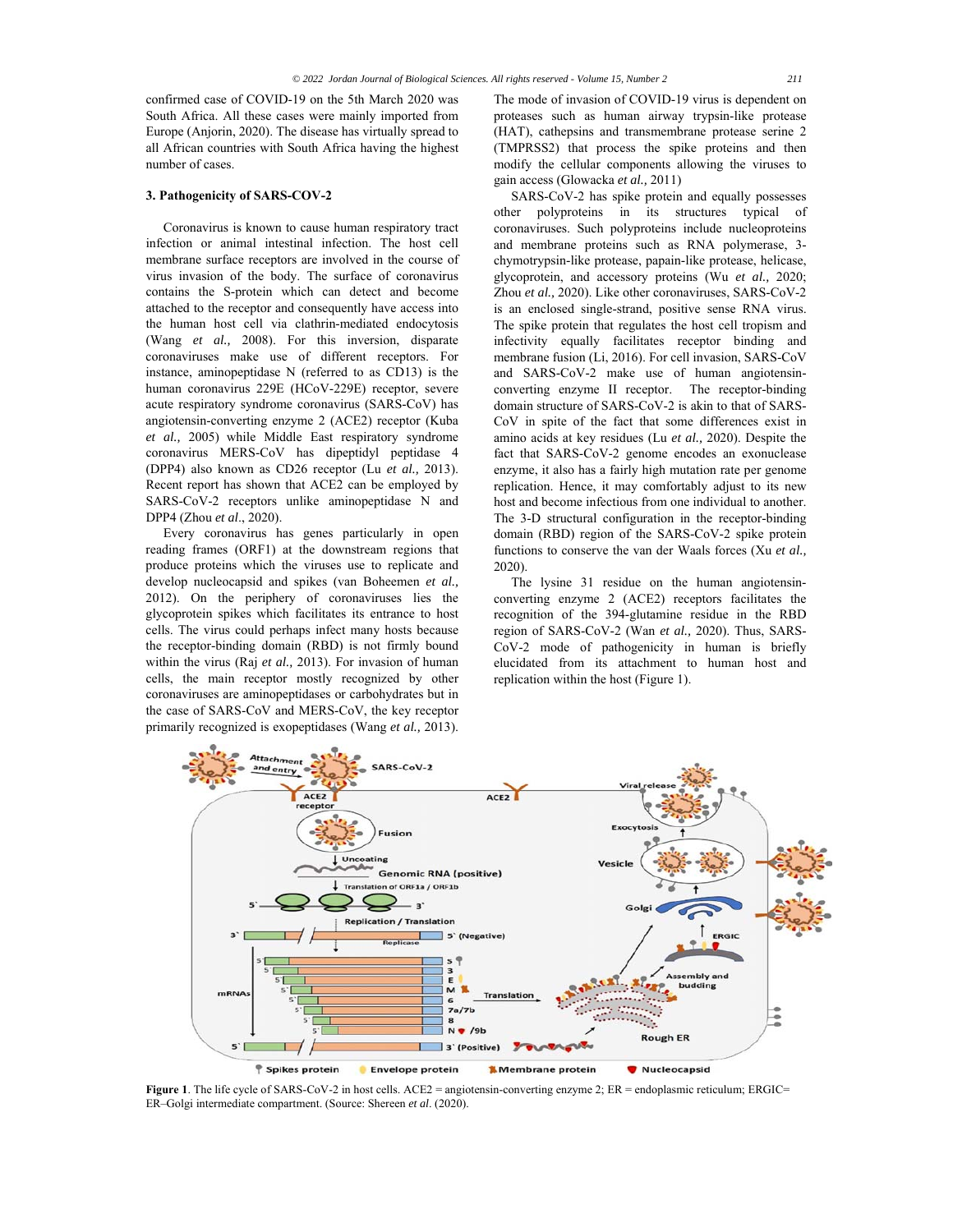The SARS-CoV-2 begins its infectivity of the host when its S-protein becomes attached to ACE2 receptor. Upon binding with ACE2 receptor, there is alteration in the shape of the S-protein which promotes the integration of the viral envelope with the host cell membrane via the endosomal pathway. Thereafter, RNA is liberated by SARS-CoV-2 into cell hosting it. The viral replicase polyproteins pp1a and 1ab produced from the translation of the RNA genome are thereafter degraded into miniature products by proteinases. Through discontinuous transcription, the polymerase enzyme catalyzes the production of a string of sub-genomic mRNAs which are ultimately converted to relevant viral proteins by the processes of translation. Later on, the viral proteins and RNA genome are congregated into virions in the endoplasmic reticulum and Golgi and subsequently conveyed through vesicles and liberated out of the cell (Shereen *et al.,* 2020).

## **4. Morbidity, Comorbidity and Mortality in Africa**

Reports have argued that the minimal incidences of COVID-19 in Africa may not be attributed to decreased inspection and fewer testing because shooting up of the number of COVID-19 cases may be observed via reports of high incidences of pneumonia cases at local hospitals and these have not been observed. Assuming that the COVID-19 monitoring and testing are low in Africa due to scarce resources, the high viral incidence witnessed in Asia, Europe, and North America would implicate that local transmission in highly populated metropolis in continent of Africa such as Lagos or Nairobi would culminate in high incidences of pneumonia cases at local hospitals (Pan *et al.,* 2020). A differing notion that SARS-CoV-2 transmission in the continent may be comparable to that elsewhere but that its development to clinical disease outcomes is significantly lower may be acceptable (Yang *et al.,* 2020). Many public health professionals are amazed that the case fatality rate (CFR) in Africa has not escalated despite her high burden of chronic diseases such as tuberculosis, HIV/AIDS, malaria and other infections, including the prevalence of other underlying situations, for instance malnutrition and unorganized settlement with high population density in urban areas with dirty environment. For instance, in Nigeria, the CFR based on the Nigeria Centre for Disease Control (NCDC) is only 1.8%. Nevertheless, it is worthy noting that comorbidities linked with severe COVID-19 disease like diabetes mellitus and asthma are not much prevalent in the region (Yang *et al.,* 2020; Saeedi *et al.,* 2019). In spite of the profound poor health systems in sub-Sahara Africa, the CFR has been below the average in global records compared to that of European countries and those in the United States of America as at  $31<sup>st</sup>$  July, 2020. It is therefore highly probable that the elevated temperatures of the climate in sub-Saharan Africa may contribute significantly to the decreased survivability of the virus in the environment and consequent decreased disease severity and mortality in the population. This may be evidenced in the graphs of Figures 2 and 3 where death rates are

relatively less in countries around the equator compared to geographical extremes of Africa in the North and South such as Egypt, Algeria and South Africa.

Respiratory failure has been identified as the principal cause of human death in COVID-19 cases and it is similar to those caused by flu infection. Recently, recovery from respiratory failure caused by this COVID-19 incidence has been promoted through the use of invasive mechanical ventilation until the lung's injury heals (Zhou *et al.,* 2020). Extra-corporeal membrane oxygenation could be employed if the situation gets worse (Tao *et al.,* 2017). Septic Shock and multiple organ failure have been strongly implicated as other causes of high mortality rate experienced in COVID-19 infection. The role of reoccurring bacterial infections in increased incidences of mortality due to COVID-19 is not well-documented in literature (Meo *et al.,* 2020). Others causes associated with increased mortality due to COVID-19 include acute kidney injury and cardiogenic shock resulting from acute myocardial injury or myocarditis (Paudel, 2020). This era of the global pandemic, deaths due to COVID-19 are hardly differentiated from others caused by overload of cases in hospitals. Critically ill persons infected and associated mortalities with COVID-19 for now do not have access to adequate medical attention because of limited resources in terms of personnel, funds and inadequate hospital facilities (Tao *et al.,* 2017).

In Africa, the daily cases of COVID-19 have been on the increase and the number of deaths reported daily has also increased drastically. As at 31 July 2020, the ten most hit countries with COVID-19 in Africa is as shown in Figure 2. Data from African Centre for Disease Control reveals increasing cases of death resulting from COVID-19 in the last three months and experts' project that the cases may not have reached peak due to poor health facilities and increased community transmission in these African countries. The rise in the death rates from March to July in five most affected countries are shown in Figure 3.



**Figure 2.** COVID-19 Total Death Counts in ten most affected Countries in Africa **as at** July 31, 2020.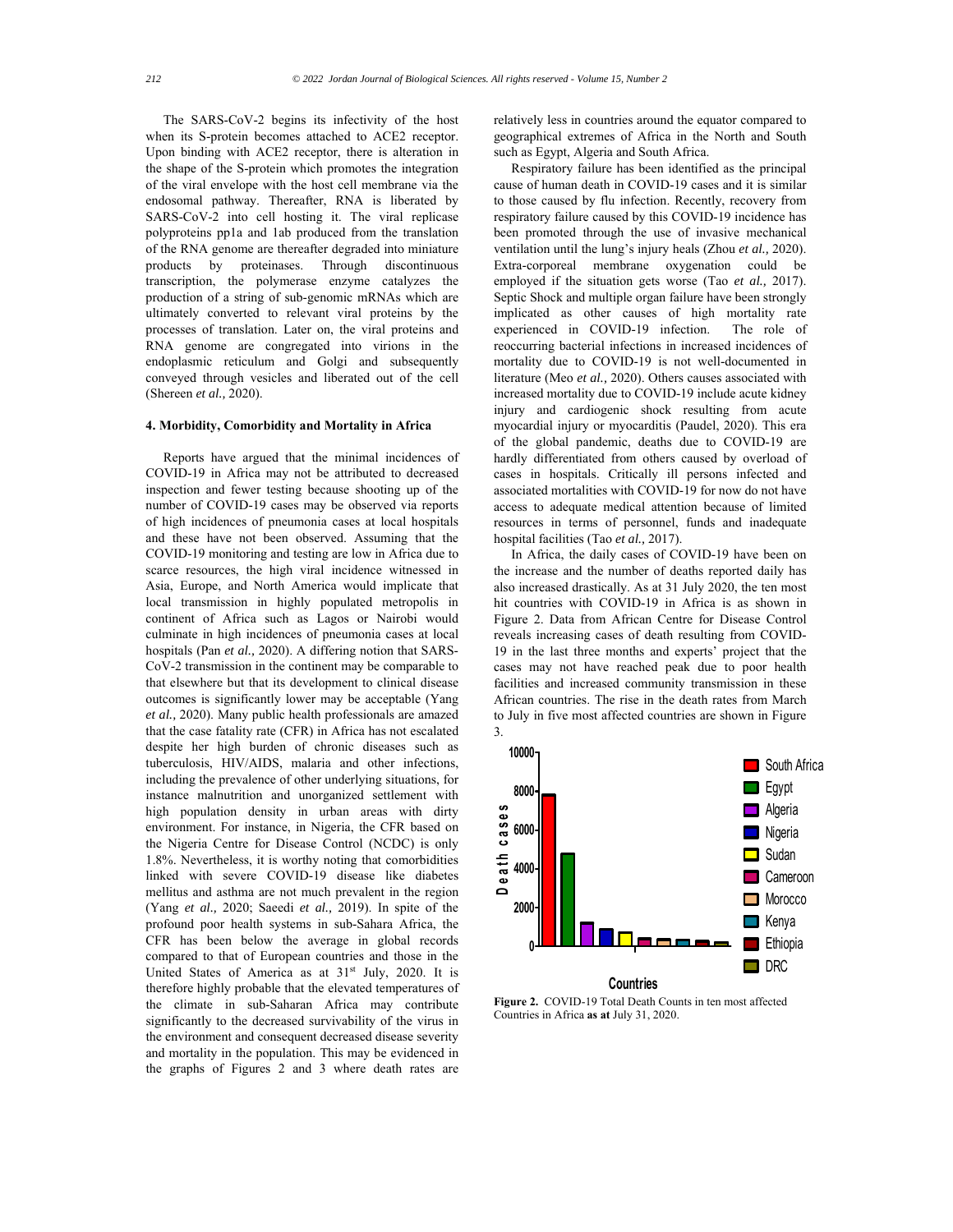

**Figure 3.** COVID-19 Total Death Counts **as at** July 2020 in five most affected Countries in Africa.

COVID-19 pandemic is a relatively new and understudied disease and as such, there is limited available data. In Africa individuals having comorbidities such as diabetes mellitus, hypertension and malignancy had low recovery performance following COVID-19 infection treatment (Saeedi, 2019). However, from the cases reported to have emerged from Africa, it was observed that infections were increased by comorbidities. Recent health information and clinical experience indicate that the elderly, particularly those with protracted health problems and any other persons irrespective of age with serious underlying health conditions are prone to getting COVID-19 (Paudel, 2020). Reports have shown that vulnerable population with chronic medical conditions like diabetes and cardiovascular or lung disease and the aged are not only prone to developing severe illness but are also at greater risk of death if they develop ill (Saeedi, 2019). Individuals with underlying unchecked medical conditions like diabetes, hypertension, lung, liver, and kidney disease, cancer patients on chemotherapy. Reports have also shown that transplant recipients, smokers and patients on steroids drugs are more prone to COVID-19 infection (Paudel, 2020).

## **5. Sub-Sahara African Mitigation Measures and Challenges in Tackling COVID-19**

Africa is better ready and equipped than before for any outbreak of any infectious viral disease like COVID-19. There has been significant improvement since the Ebola outbreak of 2014-2016 and the lessons garnered previously and ongoing outbreaks in addition to marked investment in surveillance and preparedness (WHO, 2020d; Hoffman and Silverberg, 2018). African countries have thus far intensified effort and have been on the alert for detection and isolation of any imported case of COVID-19. Prior to the reported case of COVID-19 from Africa, there has been a very quick response to the COVID-19 epidemic by the **sub-Sahara** public health systems of Africa. The reorganization of WHO as well as the establishment of the World Health Emergencies Programme, the setting up of Africa CDC, (http://www.africacdc.org/. accessed 17 February, 2020) the establishment and funding of development partners like ONE-HUMAN-ANIMAL-HEALTH Africa- Europe research, training and capacity development network (PANDORA-ID-NET) (PANDORA-ID-NET, 2020) for handling emerging and re-occurring infections with epidemic potential facilitated the rapid response. This ONE-HEALTH network will work in all the regions in Africa continent alongside locally approved disease control authorities and public health institutes, such as Nigeria CDC, Africa CDC and other African and global public health agencies to effectively and efficiently tackle health problems such as the coronavirus pandemic (NCDC, 2020).

Concerted efforts were made by the Africa CDC, country specific CDC like Nigeria CDC, African Union, PANDORA-ID-NET and other research and capacity development and training consortia in preparation to deal with any imported case or in the wake of local outbreaks of COVID-19. Screening for COVID-19 patients on arrival at airports and at some seaports was launched by several African countries. There was a meeting of public health emergency responders from Africa in early February, 2020 in Senegal to keep themselves abreast of newest advances in COVID-19 diagnostics, (Corman *et al.,* 2020) prevention and healthcare knowledge. Many countries in Africa have set up isolation and quarantine centers, swiftly attending to suspected cases by carrying out laboratory test and in some cases quarantining them while laboratory tests were being performed (Kapata *et al.,* 2020).

In Africa, Nigeria was among the first to acknowledge the danger and commenced strategic planning to contain the COVID-19 pandemic. In preparedness, the National Coronavirus Preparedness Group was set up by Nigeria CDC on  $7<sup>th</sup>$  January, 2020, seven days after the republic of China announced the first confirmed case and twenty-one days prior to the declaration of the COVID-19 as disease of international concern. Nigeria under one month established three diagnostic laboratories for COVID-19, In the same vein, the National Coronavirus Preparedness Group was set up by the Nigeria CDC that meets on daily basis for the assessment of the risk posed by the coronavirus pandemic and review of her response to it (Kapata *et al.,* 2020).

 Many countries in African have put up thermal body scanners at all ports of entry to detect travelers displaying the symptoms of the virus. In south Africa, the national and provincial response teams were put in place, while 300 health personnel were stationed at ports of entry to enable them screen all travelers from China. Several participants from different countries in Africa have been trained by the Africa CDC to facilitate COVID-19 detection at points-ofentry in partnership with US-CDC, WHO, and the International Civil Aviation Authority (WHOe, 2020). Different bodies and unions such as the Africa Union, West African Health Organization (WAHO) and external donors have been swift in the provision of assistance to the Africa CDC. There have been many consortia sending in applications for research grants and capacity development in response to the containment of COVID-19 emergency grant calls.

Sequel to the confirmation of first case of COVID-19 in Africa, the Africa CDC, Nigeria CDC and other national public health institutes in collaboration with the World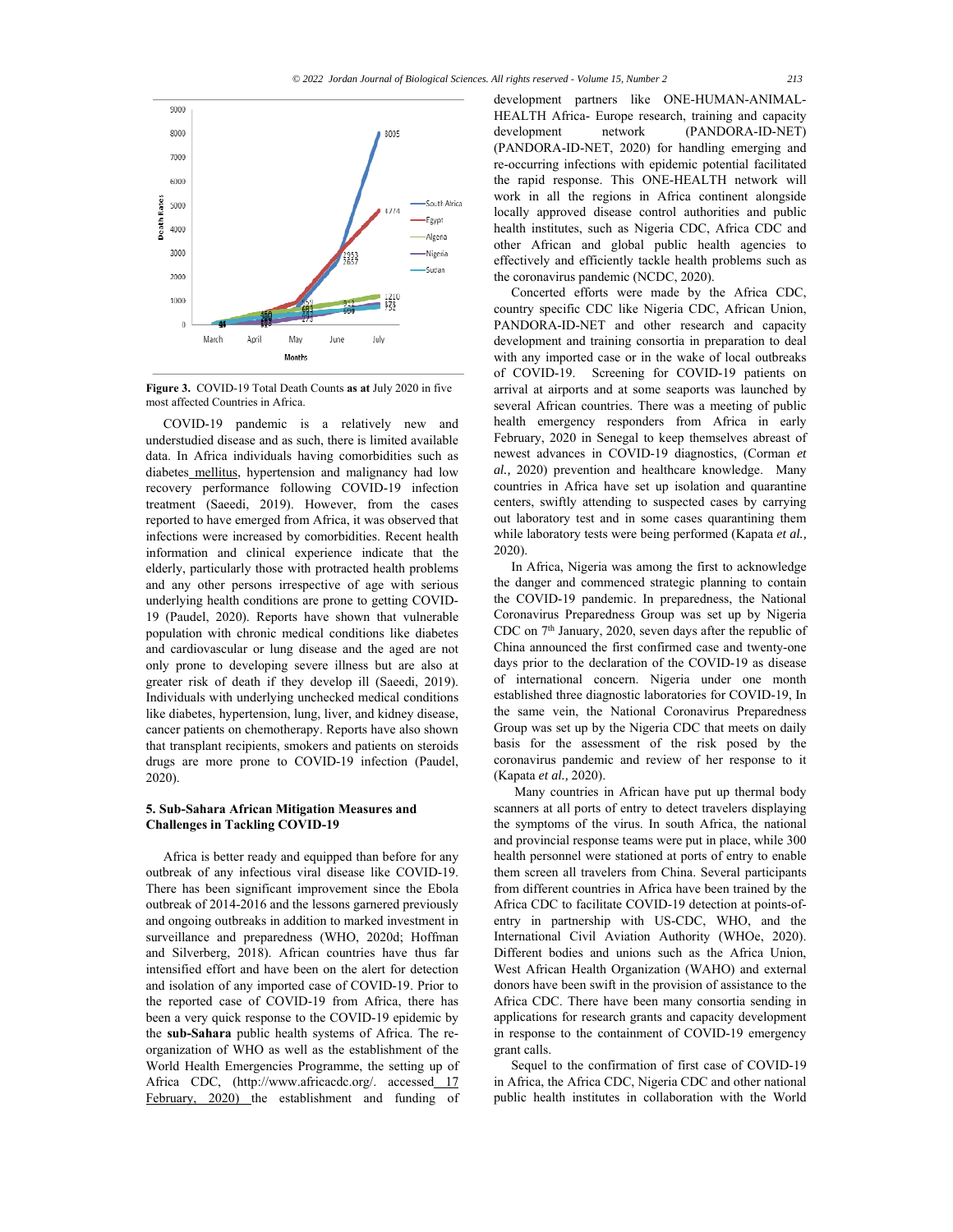Health Organization were putting up concerted effort in African region to help countries in carrying out the recommendations as provided by WHO International Health Regulations Emergency Committee. The WHO emergency committee proposed that all countries by prepared for containment, surveillance and contact tracing, early detection and isolation, case management, and preventive measures to forestall transmission of SARS-CoV-2. Besides, diagnostic kits reagents and positive controls were sent to 29 laboratories in Africa by the WHO through PANDORA-ID- NET partner in Germany, Charité-Universitätsmedizin Berlin Institute of Virology to facilitate the capacity to screen and test while some African countries including DRC leveraged on the facilities, they have set up for Ebola screening, to screen for COVID-19 (WHO, 2020f).

In a bid to checkmate the transmission of the virus, different precautionary and preventive measures as recommended by the WHO were adopted. There was serious public enlightenment campaign both in radio, television and other print media on the need for regular washing of hands with water and soap at least 30 seconds, the use of nose and mouth masks, use of hand sanitizers when water and soap are not readily available, discouragement from touching eyes, nose, and mouth, social and physical distancing. Additionally, people were advised to distance themselves from people, to cover their mouth and nose while coughing or sneezing with a tissue and thereafter cast the tissue in the dustbin for quick disposal (Sandaradura *et al.,* 2020). Likewise, people were advised to always wash and sterilize objects and surfaces mostly touched employing household cleaning spray or wipe (NCDC, 2020). There was an embargo on social gatherings like burials, wedding ceremonies, birthday party and religious activities in most African countries. People were encouraged to seek medical attention when they have a fever, cough and difficulty in breathing or call in advance the local health authority and were warned to avoid unneeded visits to medical facilities to protect themselves and their loved ones. Other measures taken include border closures and screening at airports and checkpoints. In Nigeria, there was initial total lockdown of Lagos and Ogun states including the nation's capital territory, Abuja. Subsequently there was interstate lockdown while curfew was imposed in areas where cases were reported in some states.

Despite so many efforts being made by several Africa countries in the fight against COVID-19 pandemic, they were confronted with a lot of challenges. The majority of the African countries are low-middle income countries (LMICs) that lack the capacity to test in a large scale. Thus, they faced several problems ranging from diagnosis of suspected cases, contact tracing of suspected carriers for confirmatory tests and plans on active surveillance testing. There have been reported cases of test kit shortages in different African countries (VOA, 2020) owing to high global demand. The COVID-19 RT-PCR test kits are exorbitant, making it difficult for LMICs to embark on large-scale testing. In addition, the PCR machines and adequately equipped BSL-2 labs are expensive to come by and this required highly skilled manpower which limit the testing capacity for COVID-19 by many African countries (Kobia and Gitaka, 2020).

In Africa, social coherence and social gatherings are highly valued. For instance, attendance of weekly religious activities is reported highest in most Africa countries with reported rates of about 82% in Uganda and Ethiopia. Consequently, mitigation measures based on social and physical distancing as in health guidelines may be more difficult to achieve, as attested by the Senegalese protest on 20 March 2020 after public gatherings, including gatherings at mosques were banned as cases of COVID-19 rose. The high prevalence of malnutrition, anemia, malaria, HIV/AIDs, and tuberculosis in African population is a critical challenge in containing the escalation of the pandemic. For instance, Liberia has the highest rate of stunting globally, one out every three children under the age five years are stunted. Increase in the incidence of malnutrition has been witnessed recently. Besides, there is early onset of rainy season this year, which implies rapid increment in malaria cases in 2020 which its peak coincided with the present COVID-19 pandemic being experienced. All these factors wear out the immune system and make the population more vulnerable (https://www.weforum.org/agenda/2020/03/why-subsaharan-africa-needs-a-unique-response-to-covid-19/. accessed March 30, 2020).

Even though, the lock-down imposed in most **sub-Sahara** African countries will have the benefit of reducing spread, fatality and disability from the virus but the aftermath on the Africa's economy is worrisome. In the continent, many countries are already in economic dips, the lockdown and decrease in economic activities due to the pandemic will further diminish the economic growth of many African countries. In addition, the decline in oil prices and international commodities which most African countries are dependent upon will further worsen the situation and will probably occasion grave economic recession for the continent. This will culminate to increment in poverty rate which many may view as bad for the African continent as the COVID-19 pandemic itself (Okonofua *et al.,* 2020).

## **6. Conclusion**

**Sub-Sahara** African countries like other countries of the world have been negatively impacted by COVID-19 with comorbidities worsening its progression and outcomes. There is, therefore, a need to take all the precautions rolled out by approved health guidelines to avoid contacting SARS CoV-2 infections. Precautionary measures recommended include regular hand washing using detergents and soap in running water, regular application of safe alcohol-based hand sanitizer, reduction in the number of person-to-person contact, maintenance of social distancing, covering of nose and mouth or face with approved mask in public places, and generally reducing public activities involving physical contacts with as many persons as possible. Also, there is urgent need for increased public health campaign to create more awareness on the need to reduce the burden of comorbid illnesses capable of causing increase in the numbers of deaths in patients infected with COVID-19.

Since reports have shown that a combination of health guidelines is likely to contribute to reduction in the incidences of transmission and disease severity in Africa,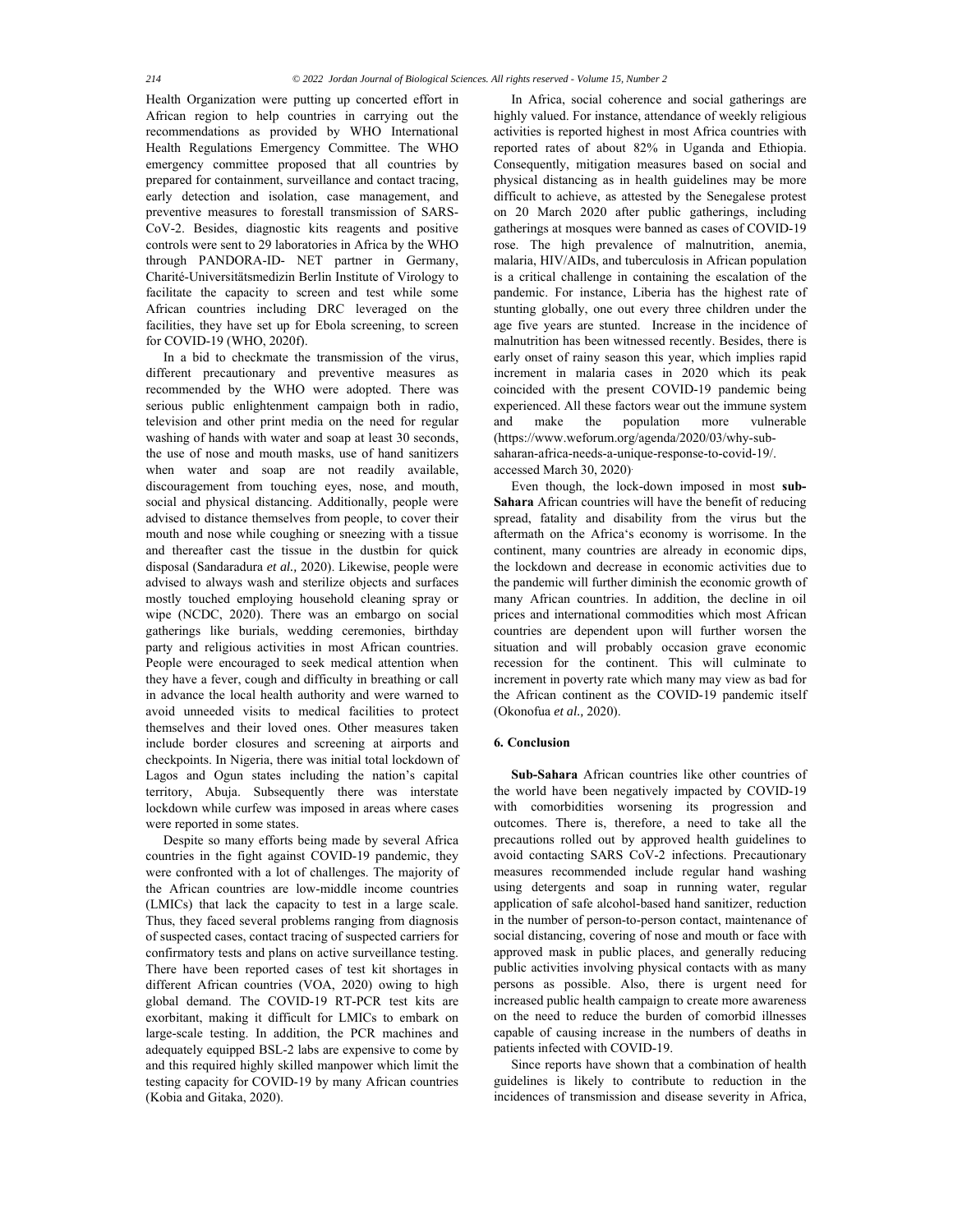contrasting reports linked to the pandemic in different countries herein presented are grounds for further studies. From this review, it can be inferred that warmer weather and large population mostly in the youthful age contribute to low transmission incidences of COVID-19 disease and severity in Africa.

Although acquired immunity as a result of earlier exposure to cross-reacting corona viruses is a novel area, more research studies are needed for better understanding. It is pertinent to note that the WHO has forewarned that Africa may experience increased cases and deaths as reported in Brazil and so need all hands-on deck to avert the danger of the dreaded COVID-19 virus.

Again, although reports have shown that some African countries have deployed medicinal plants products (herbal remedies) such as COVID-19 organics used in Madagascar and other phytochemicals-rich-compounds for the earlier treatment of the disease, research is on-going for validation of these claims and if successful, then African countries will make rapid progress as medicinal plants with these potent bioactive compounds abound in the continent. In the final analysis, it may well be that the elevated temperatures of sub-Saharan climates may be a major contributing factor to the reduced severity of the COVID-19 pandemic in this part of the world.

#### **References**

Alfaraj SH, Al-Tawfiq JA and Memish ZA. 2019. Middle East Respiratory Syndrome Coronavirus (MERS-CoV) infection during pregnancy: Report of two cases & review of the literature. *J Microbiol Immunol Infect.,* **52(3)**: 501-503.

Anjorin AA. 2020. The coronavirus disease 2019 (COVID-19) pandemic: A review and an update on cases in Africa. *Asian Pac J Trop Med.,* **13**: 99-203.

Bai Y, Yao L, Wei T, Tian F, Jin DY, Chen L and Wang M. 2020. Presumed asymptomatic carrier transmission of COVID-19. *JAMA.,* **323(14)**: 1406-1407.

Bassetti M, Vena A and Giacobbe DR. 2020. The Novel Chinese Coronavirus (2019- nCoV) Infections: challenges for fighting the storm, *Eur J Clin Invest.,*:e13209.

Bedford J, Enria D, Giesecke J, Heymann DL, Ihekweazu C, Kobinger G, Lane HC, Memish Z, Oh M-D, Sall AA, Schuchat A, Ungchusak K and Wieler LH. 2020. COVID-19: towards controlling of a pandemic. Lancet. *Lancet.,* **395(10229):** 1015– 1018.

Centre for Disease Control. 2019 Novel Coronavirus, Wuhan, China. CDC. Available at https://www.cdc.gov/coronavirus/2019 ncov/about/index.html. (Accessed: January 27, 2020)

Chen H, Guo J, Wang C, Luo F, Yu X, Zhang W, Li J, Zhao D, Xu D, Gong Q, Liao J, Yang H, Hou W and Zhang Y. 2020. Clinical characteristics and intrauterine vertical transmission potential of COVID-19 infection in nine pregnant women: a retrospective review of medical records. *Lancet*., **395(10226):** 809-815.

Chen N, Zhou M, Dong X, QO J, Gong F, Han Y, Qiu, Y, Wang J, Liu Y, Wei Y, Xia J, Yu T, Zhang X and Zhang L. 2020. Epidemiological and clinical characteristics of 99 cases of 2019 novel coronavirus pneumonia in Wuhan, China: a descriptive study. *Lancet*., **395**: 507-13.

Corman VM, Landt O, Kaiser M, Molenkampo R, Meijer A, Chu DKW, Bleicker T, Brünink S, Schneider J, Schmidt ML, Mulders DGJC, Haagmans BL, van der Veer B, van den Brink S, Wijsman L, Goderski G, Romette J-L, Ellis J, Zambon M, Peiris M, Goossens H, Reusken C, Koopmans MPG and Drosten C. 2020. Detection of 2019 novel coronavirus (2019- nCoV) by real-time RT-PCR. *Euro Surveill.,* **25(3)** 2020.

Coronaviridae Study Group of the International Committee on Taxonomy of Viruses. 2020. The species severe acute respiratory syndrome-related coronavirus: classifying 2019-nCoV and naming it SARS-CoV-2. *Nat Microbiol*., **5**(4): 536-544.

Dowd JB, Andriano L, Brazel DM, Rotondi V, Ding X, Liu Y and Mills MC. 2020. Demographic science aids in understanding the spread and fatality rates of COVID-19. *Proc Natl Acad Sci.,* **117**: 9696–9698.

Glowacka I, Bertram S, Müller MA, Allen P, Soilleux E, Pfefferle S, Steffen I, Tsegaye TS, He Y, Gnirss K, Niemeyer D, Schneider H, Drosten C and Pöhlmann S*.* 2011. Evidence that TMPRSS2 activates the severe acute respiratory syndrome coronavirus spike protein for membrane fusion and reduces viral control by the humoral immune response. *J Virol*., **85(9)**: 4122– 34.

Hoffman SJ and Silverberg SL. 2018. Delays in global disease outbreak responses: lessons from H1N1, Ebola, and Zika. *Am J Public Health.,* **108(3)**: 329–33.

http://www.africacdc.org/ Africa centers for disease control and prevention. (Accessed 17 February, 2020.

https://www.weforum.org/agenda/2020/03/why-sub-saharanafrica-needs-a-unique-response-to-covid-19/. Why Sub-Saharan Africa needs a unique response to COVID-19. May 20

Ihekweazu C and Agogo E. 2020. Africa's response to COVID-19. *BMC Med.,* **18**: 151.

Kampf G, Todt D, Pfaender S and Steinmann E*.* 2020. Persistence of coronaviruses on inanimate surfaces and their inactivation with biocidal agents. *J Hosp Infect*., **104:** 246-251.

Kapata N, Ihekweazu C, Ntoumia F, Raji T, Chanda-Kapata P, Mwaba P, Mukonka V, Bates M, Tembo J, Corman V, Mfinanga S, Asogun D, Elton L, Arruda LB, Thomason MJ, Mboera L, Yavlinsky A, Haider N, Simons D, Hollmann L, Lule SA, Veas F, Hamid MMA, Dar O, Edwards S, Vairo F, McHugh TD, Drosten C, Kock R and Ippolito G. 2020. Is Africa prepared for tackling the COVID-19 (SARS-CoV-2) epidemic. Lessons from past outbreaks, ongoing pan-African public health efforts, and implications for the future. *Int J Infect Dis*., **93**: 233–236.

Kobia F and Gitaka J. 2020. COVID-19: Are Africa's diagnostic challenges blunting response effectiveness? [version 1; peer review: 1 approved] *AAS Open Research*., **3**: 4

Kuba K, Imai Y, Rao S, Gao H, Guo F, Guan B, Huan Y, Yang P, Zhang Y, Deng W, Bao L, Zhang B, Liu G, Wang Z, Chappell M, Liu Y, Zheng D, Leibbrandt A, Wada T, Slutsky AS, Liu D, Qin C, Jiang C and Penninger JM. 2005. A crucial role of angiotensin converting enzyme 2 (ACE2) in SARS coronavirus– induced lung injury. *Nat Med.,* **11**: 875–879.

Li F. 2016. Structure, function, and evolution of coronavirus spike proteins. *Annu Rev Virol*., **3(1)**: 237–261.

Lu G, Hu Y, Wang Q, Qj J, Gao F, Li Y, Zhang, Y, Zhang, W, Yuan, Y, Bao, J, Zhang, B, Shi, Y, Yan, J and Ga GF. 2013. Molecular basis of binding between novel human coronavirus MERSCoV and its receptor CD26. *Nature.,* **500**: 227–231.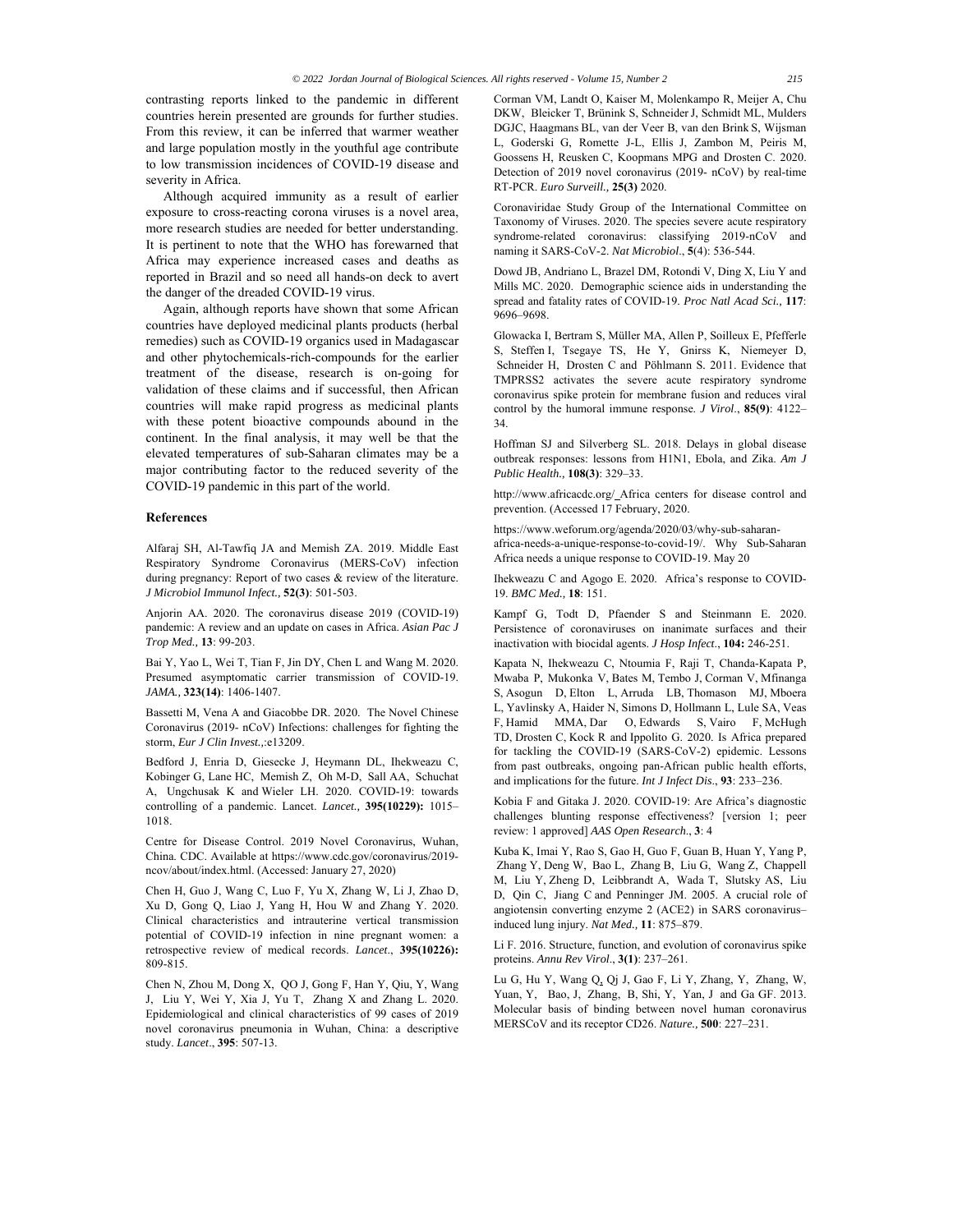Lu R, Zhao X, Li J, Niu P, Yang B, Wu H, Wang W, Song H, Huang B, Zhu N, Bi Y, Ma X, Zhan F, Wang L, Hu T, Zhou H, Hu Z, Zhou W, Zhao L, Chen J, Meng Y, Wang J, Lin Y, Yuan J, Xie Z, Ma J, Liu WJ, Wang D, Xu W, Holmes EC, Gao GF, Wu G, Chen W, Shi W and Tan W. 2020. Genomic characterisation and epidemiology of 2019 novel coronavirus: implications for virus origins and receptor binding. *Lancet*., **395(10224):** 565–574.

Meo SA, Alhowikan AM, Al-Khlaiwi T, Meo IM, Halepoto DM, Iqbal M, Usmani AM, Hajjar W and Ahmed N. 2020. Novel coronavirus 2019-nCoV: prevalence, biological and clinical characteristics comparison with SARS-CoV and MERSCoV. *Eur Rev Med Pharmacol Sci.,* **24(4)**: 2012-2019.

NCDC Coronavirus diseases (COVID-19) prevention. https://ncdc.gov.ng/themes/common/docs/protocols/183\_1584444 646.pdf. (accessed  $18<sup>th</sup>$  May, 2020)

Njenga MK, Dawa J, Nanyingi M, Gachohi J, Ngere I, Letko M, Otieno CF, Gunn BM and Osoro E. 2020. Why is There Low Morbidity and Mortality of COVID-19 in Africa?. *Am J Trop Med Hyg*., **103(2)**: 564–569.

Nkengasong JN and Mankoula W. 2020. Looming threat of COVID-19 infection in Africa: act collectively, and fast. *Lancet.,* **395(10227)**: 841-842.

Okonofua FE, Eimuhi KE and Akhere A*.* 2020. COVID-19: Perspectives and Reflections from Africa. *Afr J Reprod Health*., **24(1)**: 10-13.

Ong SWX, Tan YK, Chia PY, Lee TH, Ng OT, Wong MSY and Marimuthu K*.* 2020. Air, surface environmental, and personal protective equipment contamination by severe acute respiratory syndrome coronavirus 2 (SARS-CoV-2) from a symptomatic patient. *JAMA*., **323(16):** 1610-1612.

Outbreak News Today. Italy COVID-19 case count now 79, government introduces urgent measures. Feb 23, 2020. http://outbreaknewstoday. com/italy-covid-19-case-count-now-79 government-introduces-urgentmeasures-37376/ (accessed Feb 23, 2020).

Pan A, Liu l, Wang C, Guo H, Hao X and Wang QT. 2020. Association of public health interventions with the epidemiology of the COVID-19 outbreak in Wuhan, China. *JAMA.,* **323(19)**: 1915-1923.

PANDORA-ID-NET: Pan-African Network for rapid research and response and preparedness for infectious diseases epidemics. https://www.pandora-id.net/. [Accessed 17 February 2020].

Paudel SS. 2020. A meta-analysis of 2019 novel coronavirus patient clinical characteristics and comorbidities. *Research Square.,* **3**: 12-23.

Raj VS, Mou H, Smits SL, Dekkers DHW, Muller MA, Dijkman R, Muth D, Demmers JAAA, Zaki A, Fouchier RAM, Thiel V, Drosten C, Rottier PJM, Osterhaus ADME, Bosch BJ and Haagmans BL. 2013. Dipeptidyl peptidase 4 is a functional receptor for the emerging human coronavirus-EMC. *Nature.,* **495(7440**): 251–4.

Rothan HA and Byrareddyb SN. 2020. Review article. The epidemiology and pathogenesis of coronavirus disease (COVID-19) Outbreak. *J Autoimmun*. **109**:102433.

Rothe C, Schunk M, Sothmann P, Bretzel G, Froeschl G, Wallrauch C, Zimmer T, Thiel V, Janke C, Guggemos W, Seilmaier M, Drosten C, Vollmar P, Zwirglmaier K, Zange S, Wölfel R and Hoelscher M. 2020. Transmission of 2019-nCoV Infection from an Asymptomatic Contact in Germany. *N Engl J Med.,* **382(10):** 970-971.

Saeedi P, Petersohn I, Salpea P, Malanda B, Karuranga S, Unwin N, Colagiuri S, Guariguata L, Motala AA, Ogurtsova K, Shaw JE, Bright D and Williams R. 2019. Global and regional diabetes prevalence estimates for 2019 and projections for 2030 and 2045: results from the International Diabetes Federation Diabetes Atlas, 9th edition. *Diabetes Res Clin Pract.,* **157**: 107843.

Saeedi P. 2019. Global and regional diabetes prevalence estimates for 2019 and projections. *Diabetes Res Clin Pract.,***157**: 107-843.

Sandaradura I, Goeman E, Pontivivo G, Fine E, Gray H, Kerr S, Marriott D, Harkness J and Andresen D. 2020. A close shave? Performance of P2/N95 respirators in health care workers with facial hair: Results of the BEARDS (Adequate Respiratory DefenceS) study. *J Hosp Infect.,* **104(4)**: 529-533.

Shereen MA, Khan S, Kazmi A, Bashir N and Siddique R. 2020. COVID-19 infection: Origin, transmission, and characteristics of human Coronaviruses. *J Adv Res*., **24**: 91–98.

Tao Y, Shi M, Chommanard C, Queen K, Zhang J, Markotter W, Kuzmin IV, Holmes EC and Tong S. 2017. Surveillance of bat corona viruses in Kenya identifies relatives of human corona viruses. *J Virol.,* **91**: 53-60.

United Nations 2019. Population Dynamics, World Population Prospectus. Available at: https://population.un.org/wpp/. (Accessed May 3, 2020).

van Boheemen S, de Graaf M, Lauber C, Bestebroer TM, Raj VS, Zaki AM, Osterhaus ADME, Haagmans BL, Gorbalenya AE, Snijder EJ and Fouchier RAM. 2012. Genomic characterization of a newly discovered coronavirus associated with acute respiratory distress syndrome in humans. *MBio*., **3(6**): e00473–e512.

van Doremalen N, Bushmaker T, Morris DH, Holbrook MG, Gamble A, Williamson BN, Tamin, A, Harcourt, JL, Thornburg, NJ, Gerber, SI, Lloyd-Smith, JO, de Wit, E and Munster, VJ. 2020. Aerosol and surface stability of SARS-CoV- 2 as compared with SARS-CoV-1. *N Engl J Med.,* **382(16):** 1564-1567.

VOA: African Nations Try to Overcome Shortage of COVID-19 Test Kits | Voice of America - English. 2020; (Accessed: 4 April, 2020).

Wan Y, Shang J, Graham R, Baric RS and Li F. 2020. Receptor recognition by novel coronavirus from Wuhan: an analysis based on decade-long structural studies of SARS. *J Virol*., **94(7)**: e00127-20

Wang H, Yang P, Liu K, Guo F, Zhang Y, Zhang G and Jiang C. 2008. SARS coronavirus entry into host cells through a novel clathrinand caveolae-independent endocytic pathway. *Cell Res.,* **18(2)**: 290–301.

Wang N, Shi X, Jiang L, Zhang S, Wang D, Tong P, Guo D, Fu L, Cui Y, Liu X, Arledge KC, Chen Y-H, Zhang L and Wang X. 2013. Structure of MERS-CoV spike receptor-binding domain complexed with human receptor DPP4. *Cell Res*., **23(8)**: 986-993

WHOa. Pneumonia of unknown cause- China. Emergencies, preparedness, response, disease outbreak news, World health organization (WHO) 2020.

WHOb. Director-General's remarks at the media briefing on 2019-nCoV on 11 February 2020 https://www.who.int/dg/speeches/detail/who-director-general-sremarks-at-themedia-briefing-on-2019-ncov-on-11-february-2020

WHOc. Director-General's opening remarks at the media briefing on COVID-19 - 11 March 2020 https://www. who.int/dg/speeches/detail/who-director-general-sopeningremarks-at-the-media-briefing-on-covid-19---11-march-2020.